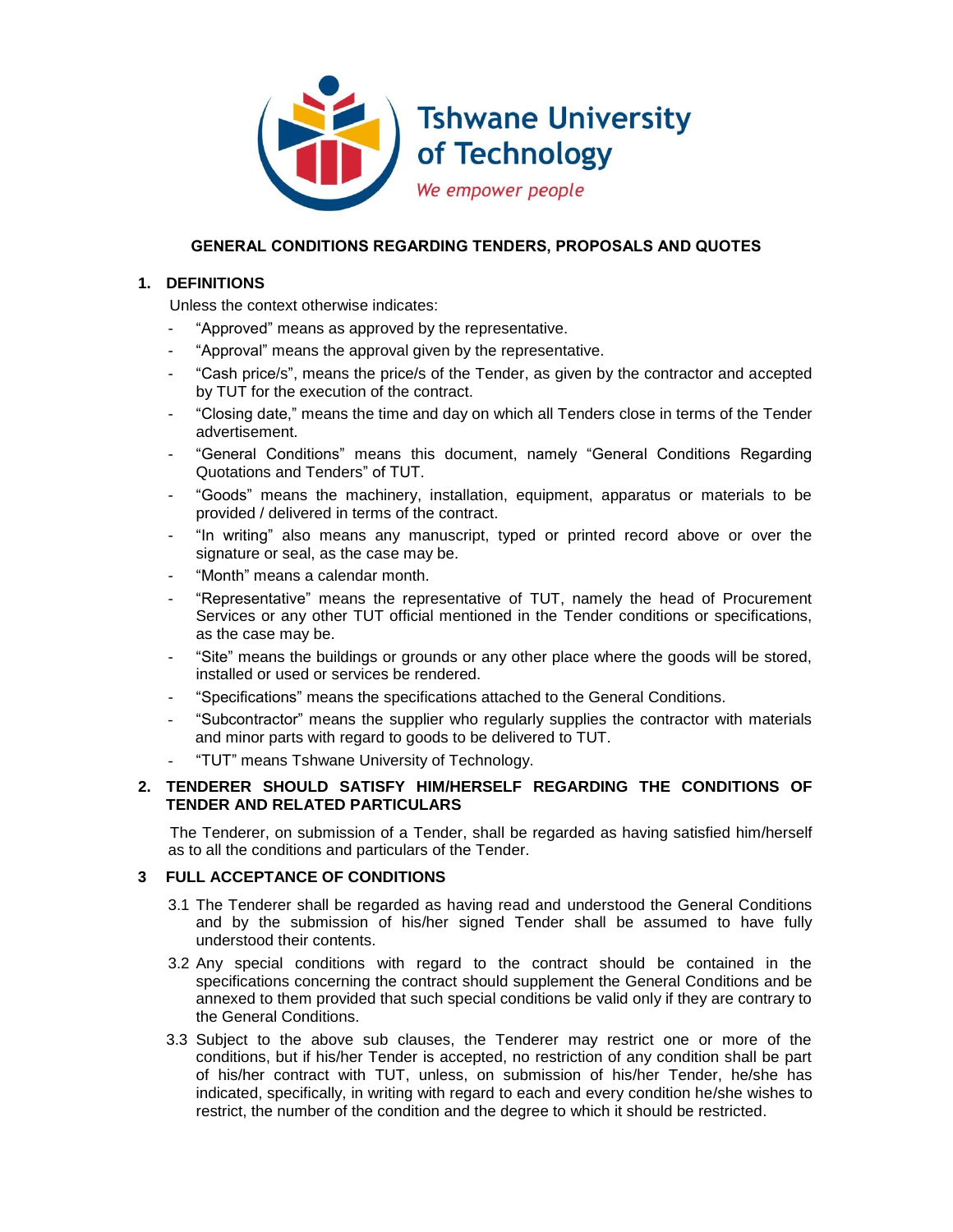### **4 TRANSFER**

- 4.1 It is a personal contract with the contractor, and he/she may neither farm out, nor transfer or cede any part, share or interest in it to someone else, unless with the written consent of TUT on conditions approved by TUT.
- 4.2 This clause shall not be valid for subcontracts farmed out to suppliers who deliver materials and minor parts to the contractor in connection with goods to be delivered. TUT reserves the right to expect that the contractor should submit the names of all his/her subcontractors for the approval of TUT.

## **5 CONTRADICTIONS**

If in the contract, any contradictions, ambiguities or lack of concurrence appear to be present in the description, measurements, quality or quantities, the contractor should, before he/she begins to execute the contract concerned or that part of it where such irregularities appear to be present, refer the matter for a decision to the representative of TUT.

## **6 DEVIATIONS**

If the Tenderer offers goods that deviate or differ from the specifications, such deviation should be indicated and described clearly in the Tender.

## **7 BREACH OF CONTRACT**

If it appears to TUT that the contractor is not executing the contract in accordance with its true purpose and intention, or if the delivery period has lapsed, or if the contractor is in default or has breached the contract in any other way, then TUT may order the contractor in writing to redeem the default or breach of contract within the period fixed in the written warning and, if the contractor neglects to redeem it within the said period, then TUT will be at liberty, without prejudice to any of its contractual rights, to execute the work the contractor has neglected to perform, or to take away the whole contract or a part thereof from the contractor and place an order for it with someone else. The contractor shall be liable for any loss suffered by TUT on account of steps taken by TUT in terms of this clause.

### **8 PAYMENT**

Unless otherwise indicated in supplementary or special conditions of contract, payment shall be made as follows:

TUT shall pay for the services rendered by the contractor within thirty (30) days after the end of the month following the month in which the service was rendered, provided that:

- 8.1 the contractor delivers an invoice for services rendered within that period;
- 8.2 the said invoice will only be accepted after a duly authorised TUT representative has signed off on the satisfactory rendering of services or provision of material; and
- 8.3 it be reasonably possible to make payment within such period.

### **9 PARTICULARS TO BE FURNISHED**

- 9.1 No tender shall be considered unless it is accompanied by sufficient information that makes it possible to judge whether the tendered services meet the specifications or not.
- 9.2 If the required particulars are not furnished in full, the tender may be regarded as being non-compliant with specifications.

### **10 STABLE TENDERS**

Tenders not subject to the escalation of costs shall be preferred. Such tenders should be marked clearly with the suffix: "Fixed price".

### **11 SEQUESTRATION OR SURRENDERING OF ESTATE OF CONTRACTOR**

If either a provisional or a final sequestration of the contractor's estate is ordered, or if application is made for such an order, or in case the contractor applies for the surrendering of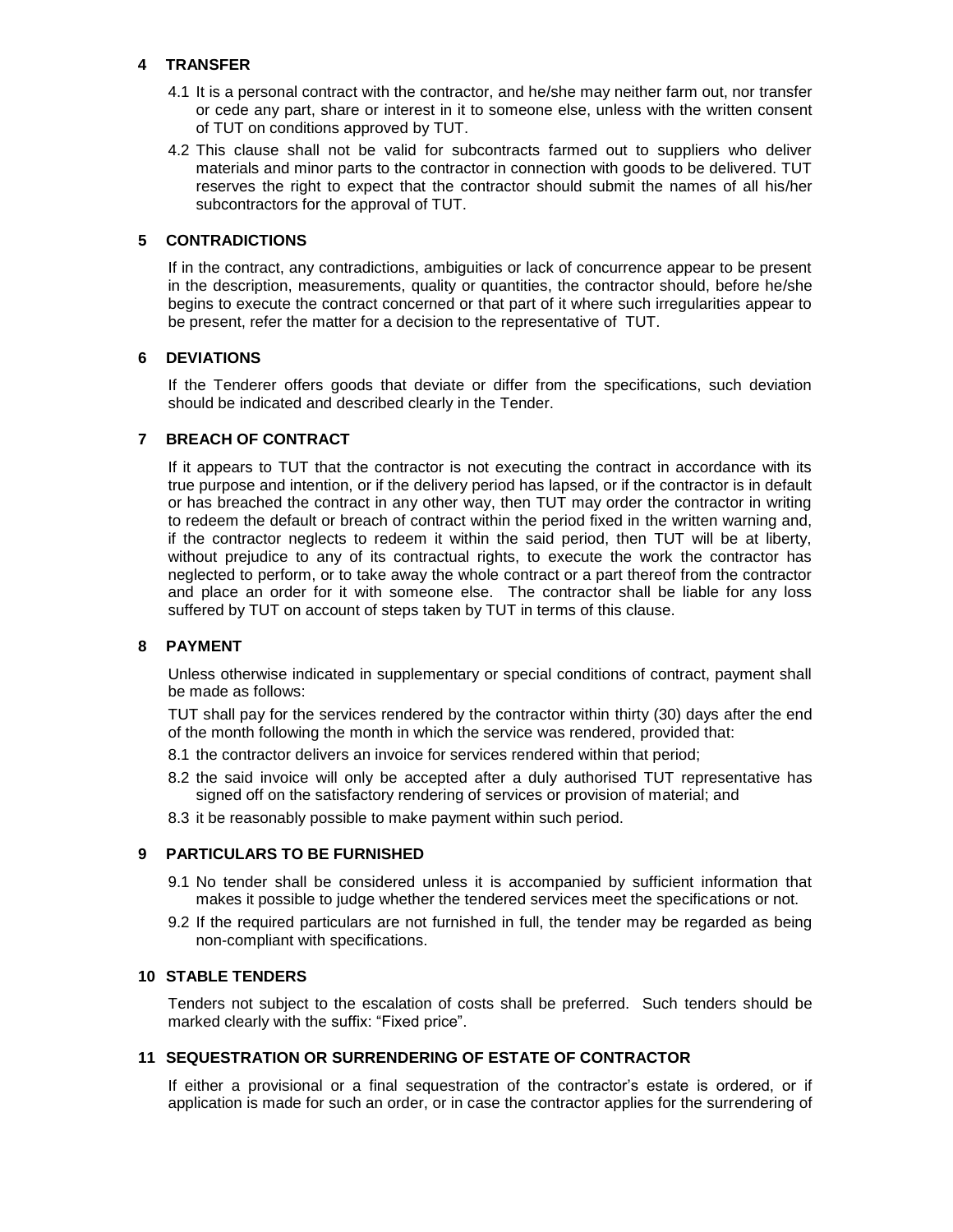his/her estate, or enters into, makes or obtains a deed of assignment of estate, or comes to another agreement, or makes another arrangement with, or makes an assignment to the benefit of his/her creditors, or pretends to do so, or, if the contractor, being a firm, decides to liquidate the company, or if the court should order such liquidation, or if he or the firm, as the case may be, is sentenced in a competent court, or if, in the execution of a sentence, his/her movables and immovable's are seized, then TUT shall have the right to terminate the contract and, without having recourse to the law and nor remunerating the contractor, and subject to the right of TUT to sue the contractor for damage TUT has suffered on account of the aforementioned events.

### **12 PERIOD TENDER SHALL BE VALID**

The submission of a tender to TUT shall be regarded as being an agreement between the Tenderer and TUT in terms of which the tender shall remain valid for acceptance by TUT for the period determined in the tender invitation, during which period the Tenderer may not withdraw his/her tender nor weaken or diminish the tenor of the tender.

#### **13 FORMAL CONTRACT AND SURETYSHIP**

If, and when TUT requires it, the contractor shall enter into a formal agreement and contract of suretyship, which TUT shall draw up and the contractor shall sign, and which, if necessary, shall be signed by his/her sureties within seven (7) days from the date on which the documents are declared ready for signing. The contractor shall pay all costs, expenses, stamp duty and other disbursements owed for or with regard to such documents. The surety required by TUT for this clause may, however, not exceed ten per cent (10%) of the total estimated value of the contract.

#### **14 JURISDICTION APPLYING**

The contract should be set out in all respects according to the law of the Republic of South Africa, and any possible dispute that may arise between TUT and the contractor in connection with the contract shall be resolved in the Republic of South Africa at Pretoria.

#### **15 MATERIAL**

- 15.1 All material obtained or supplied to complete this project **must** be new. **No used or second hand material** will be accepted.
- 15.2 Removal of rubble and other building material, on completion of services, is the responsibility of the Contractor and appropriate provision should be made for this.

## **16 CANCELLATION OF TENDER AND/OR CONTRACT**

If it is found that the successful contractor -

- 16.1 has offered, promised or given anyone who had to do with the inviting of tenders or the allocation of a contract, any remuneration, fees, bonus, discount, or other inducement in connection with the acquisition or execution of a contract;
- 16.2 is not executing a contract in a satisfactory manner;
- 16.3 is not adhering to the provisions of the General Conditions or of any other special conditions of contract that may apply;